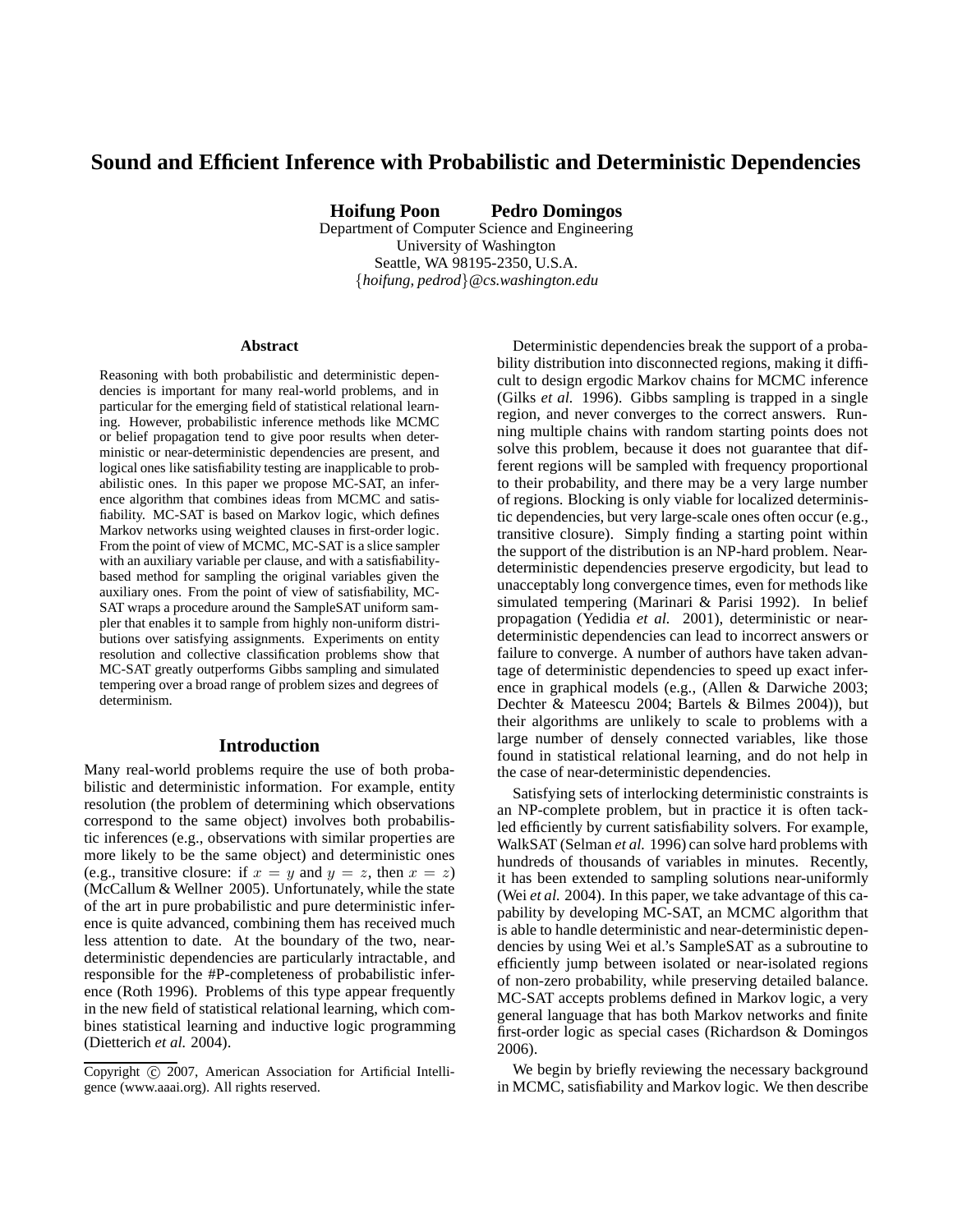MC-SAT and its application to entity resolution and collective classification problems, illustrating its ability to improve on algorithms like Gibbs sampling and simulated tempering.

## **Probabilistic Inference**

*Graphical models* compactly represent the joint distribution of a set of variables (or nodes)  $X = (X_1, X_2, \ldots, X_n) \in$ X as a product of non-negative *potential functions* (Pearl 1988):  $P(X = x) = \frac{1}{Z} \prod_k \phi_k(x_{\{k\}})$ , where each potential  $\phi_k$  is over a subset of the variables  $x_{\{k\}}$ , and Z is a normalization constant. Under appropriate restrictions, the model is a *Bayesian network* and  $Z = 1$ . A *Markov network* or *Markov random field* can have arbitrary potentials. As long as  $P(X = x) > 0$  for all x, the distribution can be equivalently represented as a *log-linear model*:  $P(X=x) = \frac{1}{Z} \exp \left( \sum_i w_i f_i(x) \right)$ , where the  $f_i(x)$  are arbitrary *feature functions*. In this paper, we will be concerned exclusively with Boolean variables and features. Roughly speaking, larger weights  $w_i$  correspond to stronger dependencies. Deterministic dependencies can be viewed as the limit  $w_i \to \infty$  (and  $P(X = x) \to 0$  for some x).

The fundamental inference problem in graphical models is computing conditional probabilities. Perhaps the most widely used method for this is Markov chain Monte Carlo (MCMC) (Gilks *et al.* 1996), and in particular Gibbs sampling, which proceeds by sampling each variable in turn given its *Markov blanket* (the variables it appears in some potential with). To generate samples from the correct distribution, it suffices that the Markov chain satisfy *ergodicity* and *detailed balance*. In essence, all states must be aperiodically reachable from each other, and for any two states  $x, y \ P(x)Q(x \to y) = P(y)Q(y \to x)$ , where Q is the chain's transition probability. When strong dependencies are present, changes to the state of a variable given its neighbors become very unlikely, and convergence of the probability estimates to the true values becomes very slow. In the limit of deterministic dependencies, ergodicity breaks down. One way to speed up Gibbs sampling is by *simulated tempering* (Marinari & Parisi 1992), where chains with reduced weights are run in parallel with the original one, and we periodically attempt to swap the states of two chains. However, when weights are very large swaps become very unlikely, and infinite weights still break ergodicity. Another widely used approach relies on *auxiliary variables* to capture the dependencies. For example, we can define  $P(X = x, U = u) = (1/Z) \prod_k I_{[0, \phi_k(x_{\{k\}})]}(u_k)$ , where  $\phi_k$  is the kth potential function,  $u_k$  is the kth auxiliary variable,  $I_{[a,b]}(u_k) = 1$  if  $a \le u_k \le b$ , and  $I_{[a,b]}(u_k) = 0$ otherwise. The marginal distribution of  $X$  under this joint is  $P(X = x)$ , so to sample from the original distribution it suffices to sample from  $P(x, u)$  and ignore the u values.  $P(u_k|x)$  is uniform in  $[0, \phi_k(x_{\{k\}})]$ , and thus easy to sample from.  $P(x|u)$  is uniform in the "slice" of X that satisfies  $\phi_k(x_{\{k\}}) \geq u_k$  for all k. Identifying this region is the main difficulty in this technique, known as *slice sampling* (Damien *et al.* 1999).

## **Satisfiability**

A *knowledge base (KB)* in propositional logic is a set of formulas over Boolean variables. Every KB can be converted to *conjunctive normal form (CNF)*: a conjunction of clauses, each clause being a disjunction of literals, each literal being a variable or its negation. *Satisfiability* is the problem of finding an assignment of truth values to the variables that satisfies all the clauses (i.e., makes them true) or determining that none exists. It is the prototypical NP-complete problem. The last decade and a half has seen tremendous progress in the development of highly efficient satisfiability solvers. One of the most efficient approaches is stochastic local search, exemplified by the WalkSAT solver (Selman *et al.* 1996). Starting from a random initial state, Walk-SAT repeatedly flips (changes the truth value of) a variable in a random unsatisfied clause. With probability  $q$ , Walk-SAT chooses the variable that maximizes the number of satisfied clauses, and with probability  $1-q$  it chooses a random variable. WalkSAT keeps going even if it finds a local maximum, and after  $n$  flips restarts from a new random state. The whole procedure is repeated  $m$  times. WalkSAT can solve random problems with hundreds of thousands of variables in a fraction of a second, and hard ones in minutes.

The MaxWalkSAT algorithm (Kautz *et al.* 1997) extends WalkSAT to the weighted satisfiability problem, where each clause has a weight and the goal is to maximize the sum of the weights of satisfied clauses. Park (2002) showed how the problem of finding the most likely state of a Bayesian network given some evidence can be efficiently solved by reduction to weighted satisfiability. The same encoding can be used to compute probabilities in Bayesian networks using our MC-SAT algorithm.

Most recently, Wei et al.(2004) extended WalkSAT to sample satisfying solutions near-uniformly by combining it with simulated annealing. At near-zero temperature, simulated annealing samples solutions uniformly, but will generally take too long to find them. WalkSAT finds solutions very fast, but samples them highly non-uniformly. Wei et al.'s SampleSAT algorithm samples solutions nearuniformly and highly efficiently by, at each iteration, performing a WalkSAT step with probability  $p$  and a simulated annealing step with probability  $1 - p$ . The parameter p is used to trade off uniformity and computational cost.

## **Markov Logic**

Many domains contain complex relational structure, and first-order logic allows us to compactly represent it. For example, in a domain with  $n$  objects, representing the transitivity of a binary relation requires  $n^3$  formulas in propositional logic, but only one in first-order logic:  $\forall x \forall y \forall z \ R(x, y) \land$  $R(y, z) \Rightarrow R(x, z)$ . Just as Markov networks can be viewed as a probabilistic extension of propositional logic, Markov logic is a probabilistic extension of finite first-order logic (Richardson & Domingos 2006). A *Markov logic network (MLN)* is a set of weighted first-order clauses. Together with a set of constants, it defines a Markov network with one node per ground atom and one feature per ground clause. The weight of a feature is the weight of the first-order clause that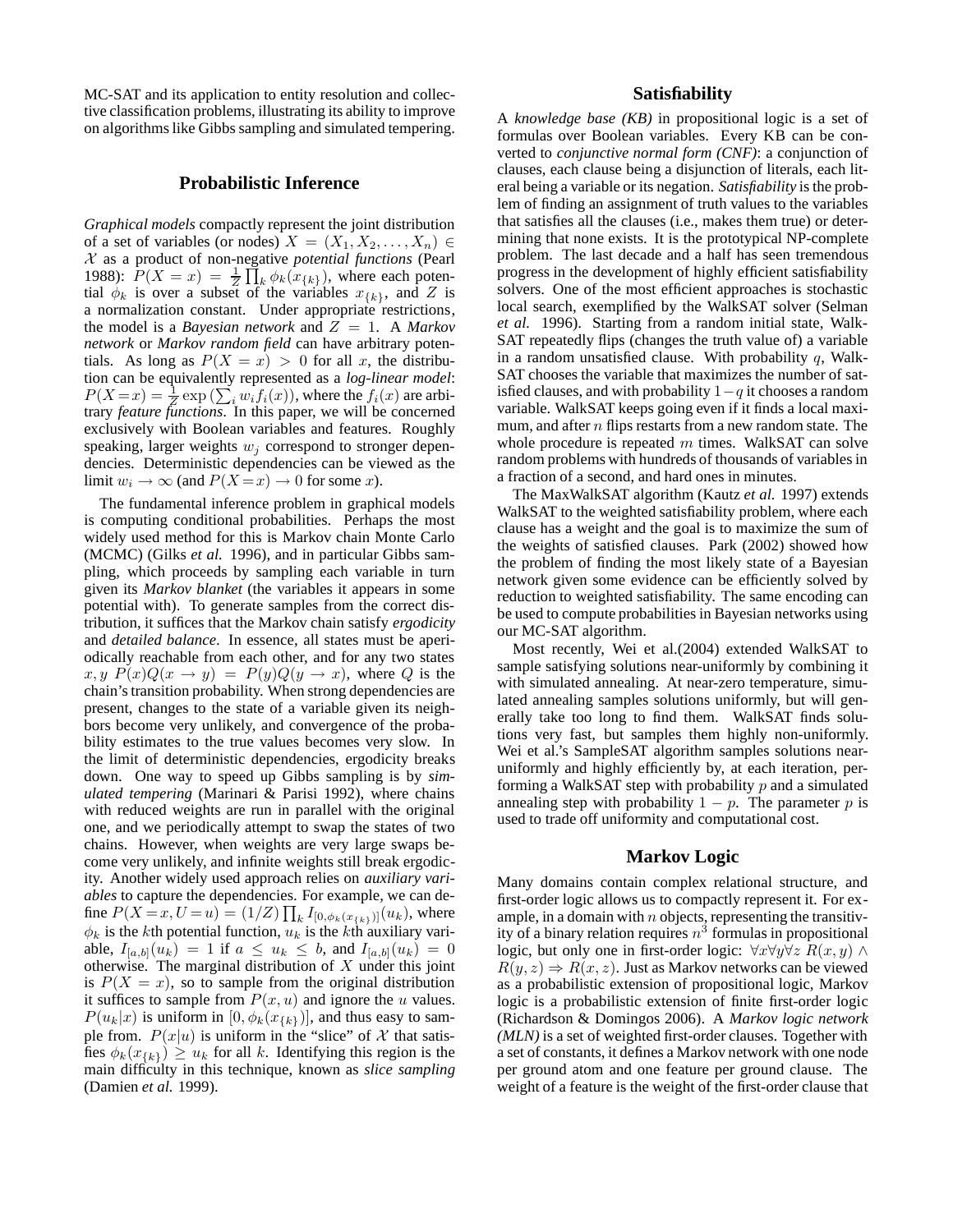originated it. The probability of a state  $x$  in such a network is given by  $P(x) = (1/Z) \exp(\sum_i w_i f_i(x))$ , where Z is a normalization constant,  $w_i$  is the weight of the *i*th clause,  $f_i = 1$  if the *i*th clause is true, and  $f_i = 0$  otherwise.

Markov logic makes it possible to compactly specify probability distributions over complex relational domains. Deterministic dependencies are represented by formulas with infinite weight. In this paper we will focus on MLNs whose formulas are function-free clauses and assume domain closure, ensuring that the Markov networks generated are finite (Richardson & Domingos 2006). Given the constants in the domain, inference in Markov logic reduces to inference over the resulting Markov network. Richardson and Domingos (2006) used Gibbs sampling for this purpose, but it is too slow for near-deterministic dependencies, and unsound for deterministic ones. MC-SAT addresses these problems.

Inference is often a subroutine when learning statistical models of relational domains (Dietterich *et al.* 2004). These models often contain hundreds of thousands of variables or more, making efficient inference crucial to their learnability. Many representations used in this field can be compactly translated into Markov logic (Richardson & Domingos 2006), and thus MC-SAT is also applicable to them.

#### **The MC-SAT Algorithm**

MC-SAT applies slice sampling to Markov logic, using SampleSAT to sample a new state given the auxiliary variables. In the Markov network obtained by applying an MLN to a set of constants, each ground clause  $c_k$  corresponds to the potential function  $\phi_k(x) = \exp(w_k f_k(x))$ , which has value  $e^{w_k}$  if  $c_k$  is satisfied, and 1 otherwise. We introduce an auxiliary variable  $u_k$  for each  $c_k$ . Assume for the moment that all weights are non-negative. On the ith iteration of MC-SAT, if  $c_k$  is not satisfied by the current state  $x^{(i)}$ ,  $u_k$  is drawn uniformly from [0, 1]; therefore  $u_k \leq 1$  and  $u_k \leq e^{w_k}$ , and there is no requirement that it be satisfied in the next state. If  $c_k$  is satisfied,  $u_k$  is drawn uniformly from [0,  $e^{w_k}$ ], and with probability  $1 - e^{-w_k}$  it will be greater than 1, in which case the next state must satisfy  $c_k$ . Thus, sampling all the auxiliary variables determines a random subset M of the currently satisfied clauses that must also be satisfied in the next state. We then take as the next state a uniform sample from the set of states  $SAT(M)$  that satisfy M. (Notice that  $SAT(M)$  is never empty, because it always contains at least the current state.) The initial state is found by applying a satisfiability solver to the set of all hard clauses in the network (i.e., all clauses with infinite weight). If this set is unsatisfiable, the output of MC-SAT is undefined.

Algorithm 1 gives pseudo-code for MC-SAT.  $U<sub>S</sub>$  is the uniform distribution over set S. At each step, all hard clauses are selected with probability 1, and thus all sampled states satisfy them. For brevity, the code ignores the case of negative weights. These are handled by noting that a clause with weight  $w < 0$  is equivalent to its negation with weight  $-w$ , and a clause's negation is the conjunction of the negations of all of its literals. Thus, instead of checking whether the clause is satisfied, we check whether its negation is sat-

#### **Algorithm 1 MC-SAT(***clauses, weights, num samples***)**

 $x^{(0)} \leftarrow$  Satisfy (hard *clauses*) **for**  $i \leftarrow 1$  to *num\_samples* **do**  $M \leftarrow \emptyset$  $\mathbf{for} \text{ all } c_k \in clauses \text{ satisfies } \text{by } x^{(i-1)} \text{ do}$ With probability  $1 - e^{-w_k}$  add  $c_k$  to M **end for** Sample  $x^{(i)} \sim \mathcal{U}_{SAT(M)}$ **end for**

isfied; if it is, with probability  $1 - e^w$  we select all of its negated literals, and with probability  $e^w$  we select none.

**Theorem 1** *The Markov chain generated by MC-SAT satisfies ergodicity and detailed balance.*

*Proof.* All states in the support of the true distribution  $P(x)$ must satisfy all the hard clauses. At any step, there is nonzero probability that  $M$  will contain only the hard clauses, and therefore that the new state will be an arbitrary one in the support of  $P(x)$ . Thus all states in the support of  $P(x)$  are reachable from each other in an arbitrary number of steps, and the Markov chain is ergodic. Let  $Q(x \stackrel{M}{\rightarrow} y)$  be the probability of an MC-SAT step transitioning from state  $x$ to state  $y$  via clause set  $M$ . We show that MC-SAT satisfies detailed balance by proving the stronger claim that  $P(x)Q(x \xrightarrow{M} y) = P(y)Q(y \xrightarrow{M} x)$ . Given the assign- $\prod$ ment  $x$ , the probability of  $M$  being the selected clause set is *i*:  $f_i(x)=1 \wedge c_i \notin M$   $e^{-w_i} \cdot \prod_{j: c_j \in M} (1 - e^{-w_j}).$  If  $c_i \in M$ ,  $c_i$  is satisfied by both x and y. Given a uniform sampler, x and y have the same probability of being generated from  $M$ :  $Q_M(x) = Q_M(y)$ . Therefore

$$
P(x)Q(x \frac{M}{2} y) \n= \frac{1}{Z} \exp (\sum_{i} w_{i} f_{i}(x)) \cdot \prod_{i: f_{i}(x)=1} \wedge c_{i} \notin M e^{-w_{i}} \n\cdot \prod_{c_{i} \in M} (1 - e^{-w_{i}}) \cdot Q_{M}(y) \n= \frac{1}{Z} \prod_{f_{i}(x)=1}^{Z} e^{w_{i}} \cdot \prod_{i: f_{i}(x)=1} \wedge c_{i} \notin M e^{-w_{i}} \n\cdot \prod_{c_{i} \in M} (1 - e^{-w_{i}}) \cdot Q_{M}(y) \n= \frac{1}{Z} \prod_{c_{i} \in M} e^{w_{i}} \cdot \prod_{c_{i} \in M} (1 - e^{-w_{i}}) \cdot Q_{M}(y) \n= \frac{1}{Z} \prod_{c_{i} \in M} e^{w_{i}} \cdot \prod_{c_{i} \in M} (1 - e^{-w_{i}}) \cdot Q_{M}(x) \n= P(y)Q(y \frac{M}{2} x).
$$

Theorem 1 illustrates a fundamental difference between MC-SAT and other MCMC methods like Gibbs sampling and simulated tempering: MC-SAT is guaranteed to be sound, even in the presence of deterministic dependencies, while these other methods are not. In practice, perfectly uniform samples are too costly to obtain, and MC-SAT uses SampleSAT to obtain nearly uniform ones. SampleSAT's p parameter allows us to easily trade off speed and uniformity. We further speed it up by performing unit propagation during and after clause selection, and by using WalkSAT's tabu heuristic. SampleSAT is also imperfect in that it may fail to find a satisfying solution, when in fact there is always one (the current state). When this happens, we assume the current state is indeed the only solution, and use it as the next sample.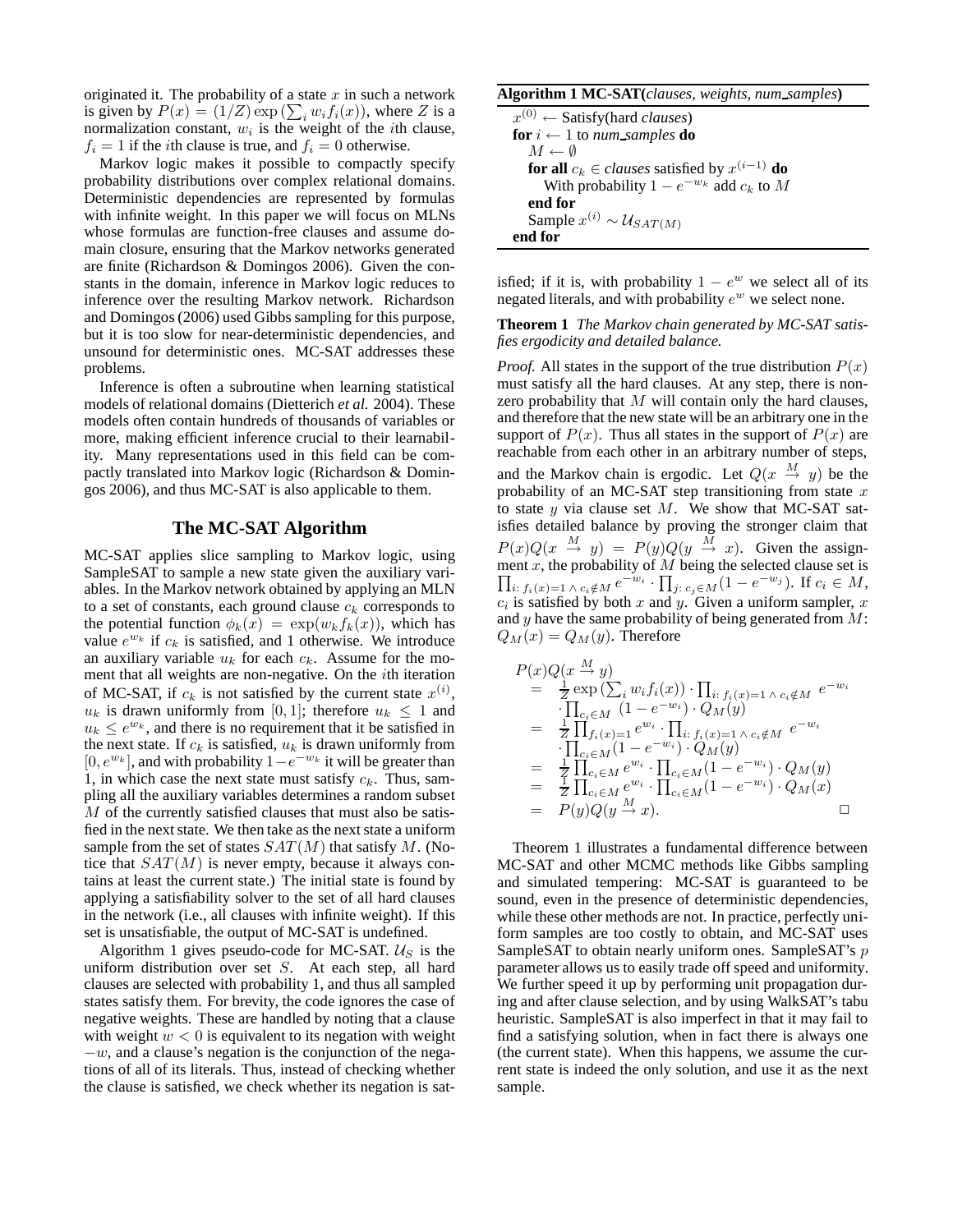MC-SAT may at first appear to be impractical, because it requires a complete run of a SAT solver at each step. However, it is well known that most SAT runs are extremely short, and it is unlikely that the clause set generated at any particular step will be in the critical "hard" region. Indeed, in our experiments we found that SampleSAT ran on average in a fraction of a second, and this time was in fact dominated by the time required to generate  $M$ . It is also possible to mix SampleSAT steps with ordinary Gibbs steps, on the basis that SampleSAT is needed for jumping between modes, but not for exploring a mode.

An alternate way of arriving at MC-SAT is to start from SampleSAT and ask: how can we use it for probabilistic inference? How can we turn a uniform sampler into a sampler for highly non-uniform distributions? Slice sampling accomplishes exactly this, and hence its use in MC-SAT.

#### **Experiments**

#### **Domains**

Entity resolution is the problem of determining which observations correspond to the same entity. For example, when merging databases we need to determine which records are duplicates. This problem is of crucial importance to many large scientific projects, businesses, and government agencies, and has received increasing attention in the AI community in recent years. We carried out experiments using the BibServ.org database of bibliographic records, which combines CiteSeer, DBLP, and user-donated databases. The goal is to compute, for every pair of citations  $(x, y)$ , the marginal probability that  $x = y$ , and similarly for pairs of fields (authors, titles and venues). We used a Markov logic network similar to that of Singla and Domingos (2005), containing formulas like: if two fields have high TF-IDF similarity, they are likely to be the same; if two fields are the same, their records are likely to be the same; if two records are the same, their fields are the same; etc. This last rule is deterministic, while the previous ones are not. Crucially, we added the transitivity rule:  $\forall x, y, z \ x = y \land y = z \Rightarrow x = z$ . This rule is used in an *ad hoc* way in most entity resolution systems, and greatly complicates inference. We also added the near-deterministic rule "If the titles and venues are both the same, the papers are the same," which captures the nonlinear effect of these two pieces of evidence. We used the CiteSeer and user-donated subset of BibServ (88,035 citations), applied the canopy method (McCallum *et al.* 2000) to extract subclusters of plausible matches, and used the largest canopies to form data sets of varying size. For evaluation, we hand-labeled the data.

Collective classification is the problem of simultaneously classifying a set of related objects, and has many important instances: Web page classification, image segmentation, social network analysis, word-of-mouth marketing, spin glasses, hidden Markov models, etc. We manually created an MLN that captures the essential aspects of many different collective classification problems. Its two key rules are:  $\forall x, y, u \ C(x, u) \land R(x, y) \Rightarrow C(y, u)$  (if an object x is of class  $u$  and is linked to object  $y$ ,  $y$  is likely to also be of class u) and  $\forall x, y, u \ C(x, u) \land C(y, u) \Rightarrow R(x, y)$ 

(objects of the same class are likely to be linked). Depending on the domain, the degree of hardness of these rules can vary widely. We also included rules of the form  $\forall x, v, uA(x, v) \wedge E(v, u) \Rightarrow C(x, u)$  to represent the more traditional predictive relation between an object's attributes and its class.  $(E(v, u))$  means that value v is evidence of class u. In our experiments, some values were indicative of a single class, and some were indicative of more than one class.) Finally, we added unit clauses to capture the default frequencies of classes and relations. We randomly generated data sets with varying numbers of objects and categories. The goal is to compute the marginal probabilities of the groundings of  $C(x, u)$  given the groundings of  $R(x, y)$ ,  $A(x, v)$  and  $E(v, u)$  as evidence.

#### **Systems**

We implemented MC-SAT and simulated tempering as extensions of the Alchemy system (Kok *et al.* 2005), and used Alchemy's implementation of Gibbs sampling, with ten chains. We found the performance of MC-SAT to be fairly insensitive to the SampleSAT settings. We report the results for  $p = 0.5$ , a temperature of 0.5, and continuing the run for 10 steps after reaching a solution. For simulated tempering, we averaged the probabilities of  $m$  runs of n swapping chains each, and tried various combinations of  $m$  and  $n$ . The best results were obtained with three runs of ten swapping chains each, and this is what we report. We used evenly spaced weights for the chains (e.g., for ten chains:  $w, 0.9w, 0.8w, \ldots, 0.1w$ , where w is the true weight). However, in experiments with very large weights even  $0.1w$  was too large to allow any mode jumping, and we also tried  $w, w/k, w/k^2, \ldots, w/(k^{n-1})$ , with k equal to the  $(n - 1)$ th root of the largest weight. This ensured that the highest-temperature chain had all weights of 1.0 or less. However, it did not noticeably improve the results, and with either scheme there was very little chain swapping for the largest weights, making simulated tempering not much better than Gibbs (since the samples from all but the true chain are discarded). All chains of all algorithms were initialized with random solutions to all the hard clauses. (By default, Alchemy initializes MCMC with a mode found using MaxWalkSAT, but some of our data sets were too large for MaxWalkSAT.) We used add-one smoothing on all probabilities.

#### **Methodology**

We assigned a weight of 1000 to deterministic clauses. (A state that violates a clause with this weight becomes  $2\times10^{434}$  times less probable, and effectively never occurs in runs of MCMC.) To observe the behavior of the algorithms with varying degreees of determinism, we also varied the weights of the hard clauses logarithmically from 1 to 32. To evaluate scalability, we varied the number of objects from 50 to 150. In the BibServ domain, 100 objects yielded 14,450 query atoms and 1.25 million ground clauses; in the collective classification domain, 2,000 and 105,140, respectively.

For BibServ, we trained the MLN using our hand-labeled data and the algorithm of Singla and Domingos (2005), as implemented in Alchemy. The algorithm cannot learn hard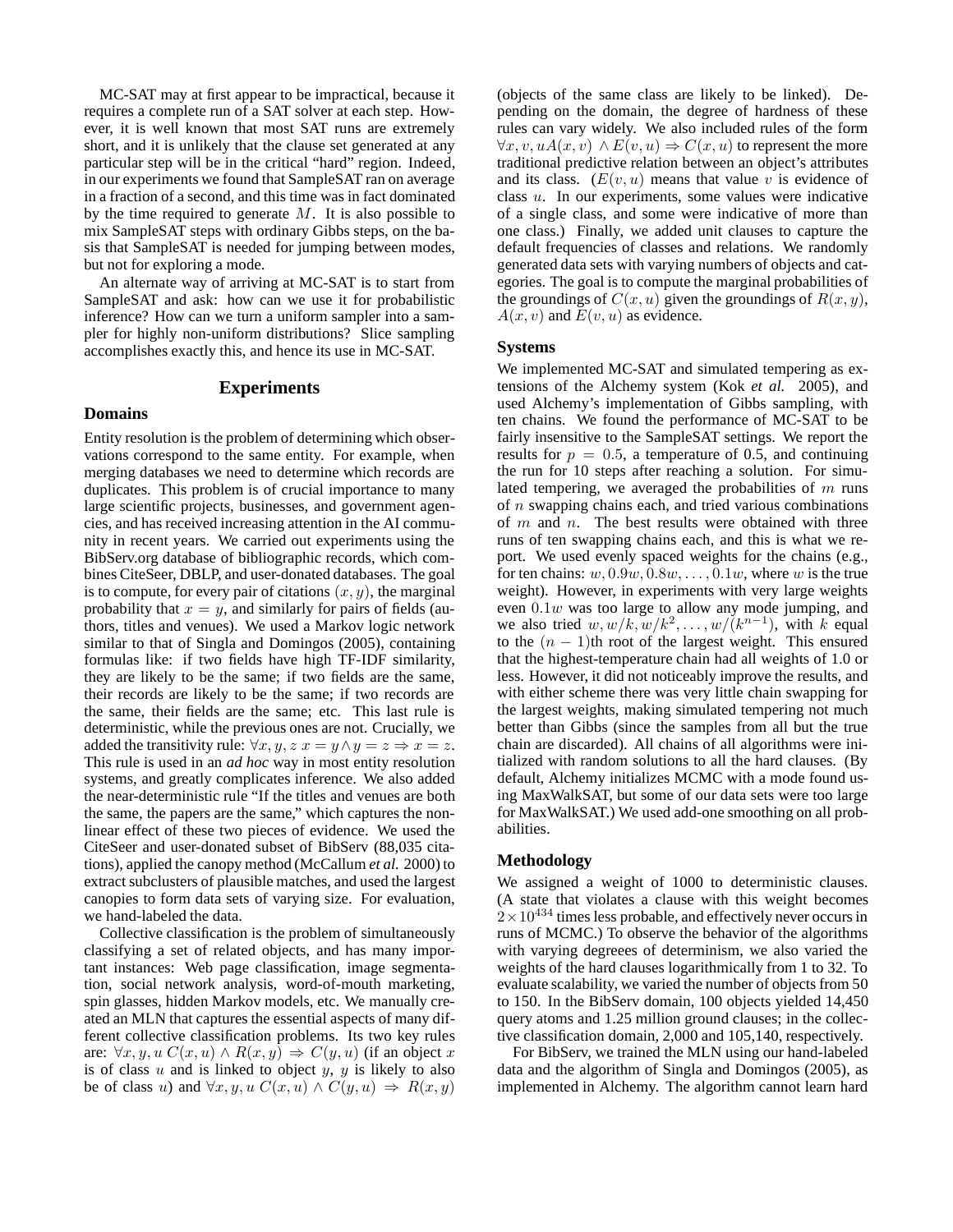clauses, so we learned only the weights of the soft ones. Since the data matches the hard clauses perfectly, adding them does not affect the fit. For inference, we modified Alchemy to minimize the time and memory required to create the relevant ground network given the evidence. This network was then passed to all three algorithms.

Generating data from an MLN is a difficult problem (indeed, the problem MC-SAT addresses). Thus, for the collective classification domain, we instead followed the approach of first generating the data using a heuristic procedure, and then learning the MLN weights from this data. While this does not guarantee that the data is a perfect sample from the network, it is unlikely to bias results in favor of one inference algorithm.

A natural way to evaluate the algorithms would be to let them run until convergence and compare the running times. However, this is not feasible because some of the algorithms may never converge, and diagnosing convergence is extremely difficult, particularly in near-deterministic domains. Instead, we gave all algorithms the same running time and compared their accuracy, which more closely parallels the way MCMC is used in practice. A standard measure of accuracy is the K-L divergence of the actual and computed distributions. Since computing it exactly is infeasible for realistic-sized domains, we used the negative log-likelihood of the data according to the inference algorithms as a proxy. This is appropriate because the negative log-likelihood is a sampling approximation of the K-L divergence to the datagenerating distribution, shifted by its entropy, which is indepedent of the inference algorithm.

#### **Results**

The results are shown in Figures 1 and 2, and are averages of ten runs. For the time graph, we used 1000 as the hard clause weight, 100 objects, and no burn-in. We begin the plots at the end of the first complete iteration for each algorithm. MC-SAT converges very rapidly, and dominates the other two algorithms by a large margin. Each Gibbs chain never escapes the mode it started in. Simulated tempering improves very slowly over time as swapping takes effect (note the log scale). For the weight graph, we used 100 objects, 10 minutes of burn-in, and 100 minutes for the entire inference. In both domains, MC-SAT dominates for weights beyond 4, by a wide margin. Most remarkably, the performance of MC-SAT is nearly constant throughout the entire weight range. For the object number graph, we used a weight of 32 for the hard clauses, and allowed 10 minutes for burn-in and 100 minutes for the entire inference. In both domains, MC-SAT dominates throughout the entire range, by a wide margin. We also conducted experiments on the more difficult task of simultaneous collective classification and link prediction (i.e., predicting both  $C(x, u)$  and  $R(x, y)$ given  $A(x, v)$  and  $E(v, u)$ , and MC-SAT outperformed the other algorithms by an even wider margin.

In summary, MC-SAT greatly outperforms Gibbs sampling and simulated tempering, particularly when deterministic dependencies are present. This is attributable to its ability to rapidly jump between modes while maintaining detailed balance.



Figure 1: Experimental results for entity resolution: negative log-likelihood as a function of time (top graph), hard clause weight (middle), and number of objects (bottom).

## **Conclusion**

Many real-world applications require reasoning with a combination of probabilistic and deterministic dependencies. The MC-SAT algorithm accomplishes this by combining slice sampling with satisfiability testing. Experiments on entity resolution and collective classification problems show